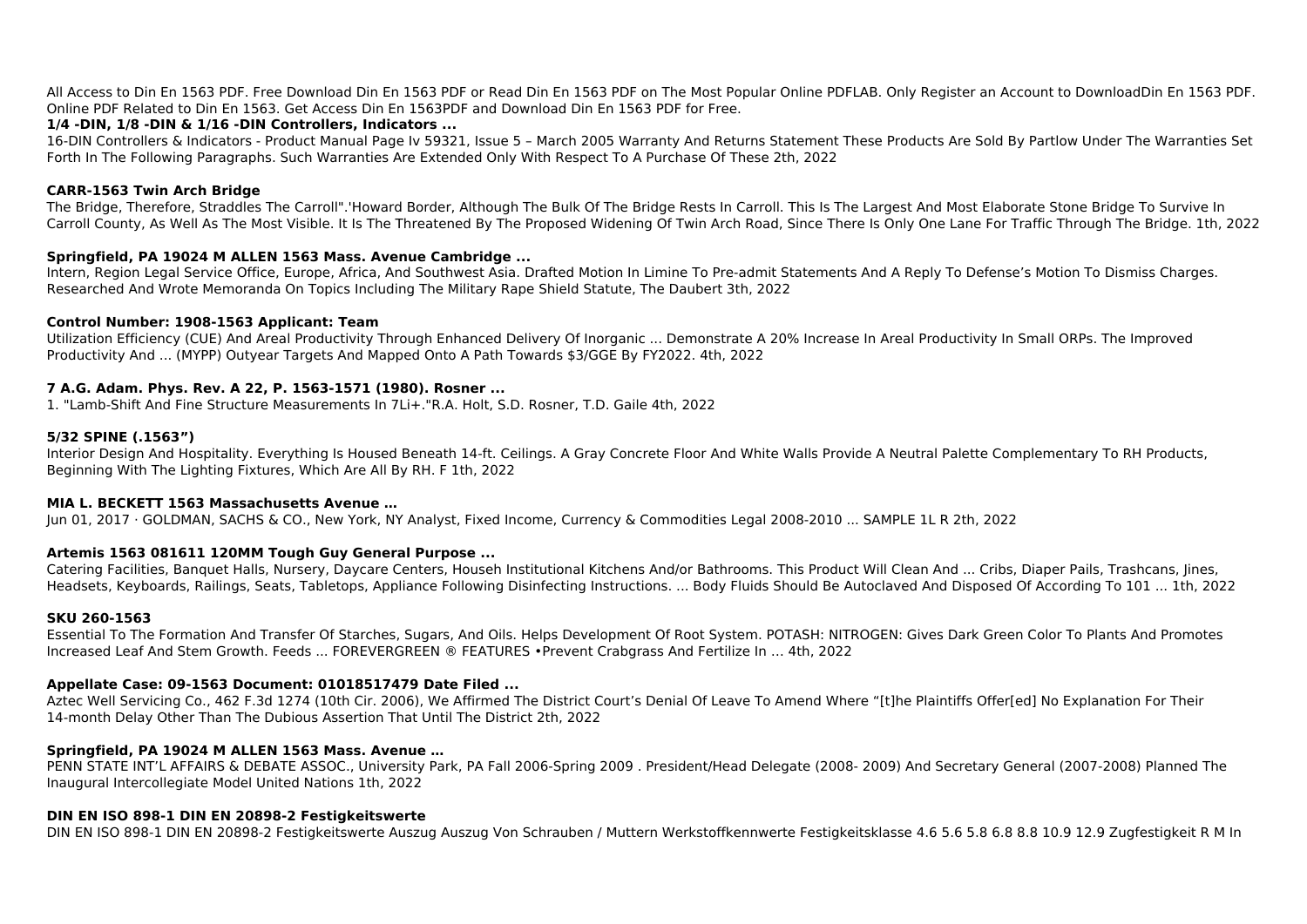### **DIN 4751 DIN EN 12828 - Reflex Winkelmann**

DIN 4751 T 2 Indirekte Beheizung, T STB ≤ 120 °C DIN EN 12828 Indirekte Beheizung, T R ≤ Zulsek 105 °C (mit Flüssigkeiten Oder Dampf Beheizte Wärmeerzeuger) (mit Flüssigkeiten Oder Dampf Beheizte Wärmeerzeuger) Temperatur- Thermometer, Bei STB > 100 °C Zusätzlich Tauchhülse Für Thermometer, Anzeigebereich ≥ 120% Der Max. 4th, 2022

### **-DIN & 1 -DIN 16 TEMPERATURE CONTROLLERS Product Manual**

In Volume 2 Of This Manual. Contents - Volume 1 1 Operator Mode 1-1 1.1 Introduction 1-1 1.2 Displays Available 1-2 1.3 Adjusting The Setpoint/setpoint Ramp Rate 1-3 1.4 Alarm Status Display 1-3 1.5 Over-range/under-range Displays 1-4 1.6 Sensor Break Indication 1-4 1.7 Manual Control Mode 1-4 1.8 Pre-tune Facility 1-5 1.9 Self-tune Facility 1-6 4th, 2022

### **Dimensions, Sizes And Specification Of DIN Flange & DIN ...**

Dimensions, Sizes And Specification Of DIN Flange & DIN Standard Flanges Pressure Rating From PN6 To PN 40 Slip On Flanges Blind Flanges Welding Neck Flanges DIN 254 SLI4 -P ON FLANGE S DIN 252 BLIN7 FLANGED S DIN 263 WELDIN4 NECG FLANGEK S SEE DIN 2559 D2 D2 I. D4 - • K0-D .— D3-— K0 > - D « SLIP-ON/PLATE ^TTT WELDING NECK BLIND 2th, 2022

### **CAT6-GB-4X, GB-ISO-DIN, GB-PoE-DIN & CSAT-F1 TEN YEAR ...**

CAT6-GB-4X, GB-ISO-DIN, GB-PoE-DIN & CSAT-F1 TEN YEAR LIMITED WARRANTY Surge Suppression, LLC Warrants For A Period Of Ten (10) Years From Date Of Retail Purchase That If Its Product Ceases To Properly Funct 2th, 2022

### **Din, Din Er æren / Thine Be The Glory / À Toi La Gloire, O ...**

Din, Din Er æren / Thine Be The Glory/ À Toi La Gloire, O Ressuscité! Din, Din Er æren, Guds Opstandne Søn. Døden Du Besejred, E 1th, 2022

DIN EN 10204 \* = A 350 - LF2 / 1.0566 ≤ DN50 Part Group EG / PG 1 Body A352-LCC / 1.6220, DIN EN 10213; Stellite 21 Or 3.1 1 2 Disc AISI 316 Ti / 1.4571, DIN EN 10272; Stellite 6 Or 3.1 2 3 Bellows Hastelloy C276 / 2. 4th, 2022

### **DISC SPRINGS TO DIN EN 16983 (formerly DIN 2093)**

DISC SPRINGS TO DIN EN 16983 (formerly DIN 2093) DIN Series Dimensions Design Force, Deflection And Stresses Based On E = 206 KMPa And  $\mu$  = 0.3 Preload, S = 0.15 H O S =  $0.25$  H S = 0.5 4th, 2022

#### **Retaining Rings To DIN 471 And DIN 472 - LagerDeal.nl**

DIN 471 Sprengringe Für Wellen Retaining Rings For Shafts S G D2 Gewicht/weight Masse/mass Pro/per 1000 Stck./pcs Toleranz D1 Tolerance Toleranz Tolerance DIN 471 Sprengringe Für Wellen Retaining Rings For Shafts S G D2 Gewicht/weight Masse/mass Pro/per 1000 Stck./pcs Toleranz D1 T 4th, 2022

#### **DIN-Normen, DIN-Fachberichte Und Normenhandbücher**

DIN 14010 2019-04 Angaben Zur Statistischen Erfassung Von Bränden DIN 14034-6 2016-04 Graphische Symbole Für Das Feuerwehrwesen - Teil 6: Bauliche ... Nach DIN EN 12101-2 DIN 18234-1 2018-05 Baulicher Brandschutz Großflächiger Dächer - Brandbeanspruchung Von Unten - 4th, 2022

# **Sensor Pt 100 To DIN IEC 751 Protection Tubes To DIN 43 ...**

DIN IEC 751 Pt100 Ωat 0°C, Class B Tolerance: ± (0,3+0.005\*[t])°C Coefficient: α= 0.385\*10-3 °C-1 Depending On Version, There Can Be Up To Two Sensors Mounted Inside One Protection Tube. PROTECTION TUBE FORM BM For Temp 2th, 2022

# **English Version Of DIN EN 10240 EN 10240 Supersedes DIN ...**

DIN 2444, January 1984 Edition, Has Been Superseded By The Specifications Of EN 10240. Previous Editions DIN 2444: 1963-03, 1972-08, 1978-07, 1984-01. Ref. No. DIN EN 10240 : 1998-02 English Price Group 11 Sales No. 1111 07.98 DEUTSCHE NORM February 1998 E 4th, 2022

# **DIN EN Part Group EG / PG 1 Body A352-LCC / 1.6220, DIN …**